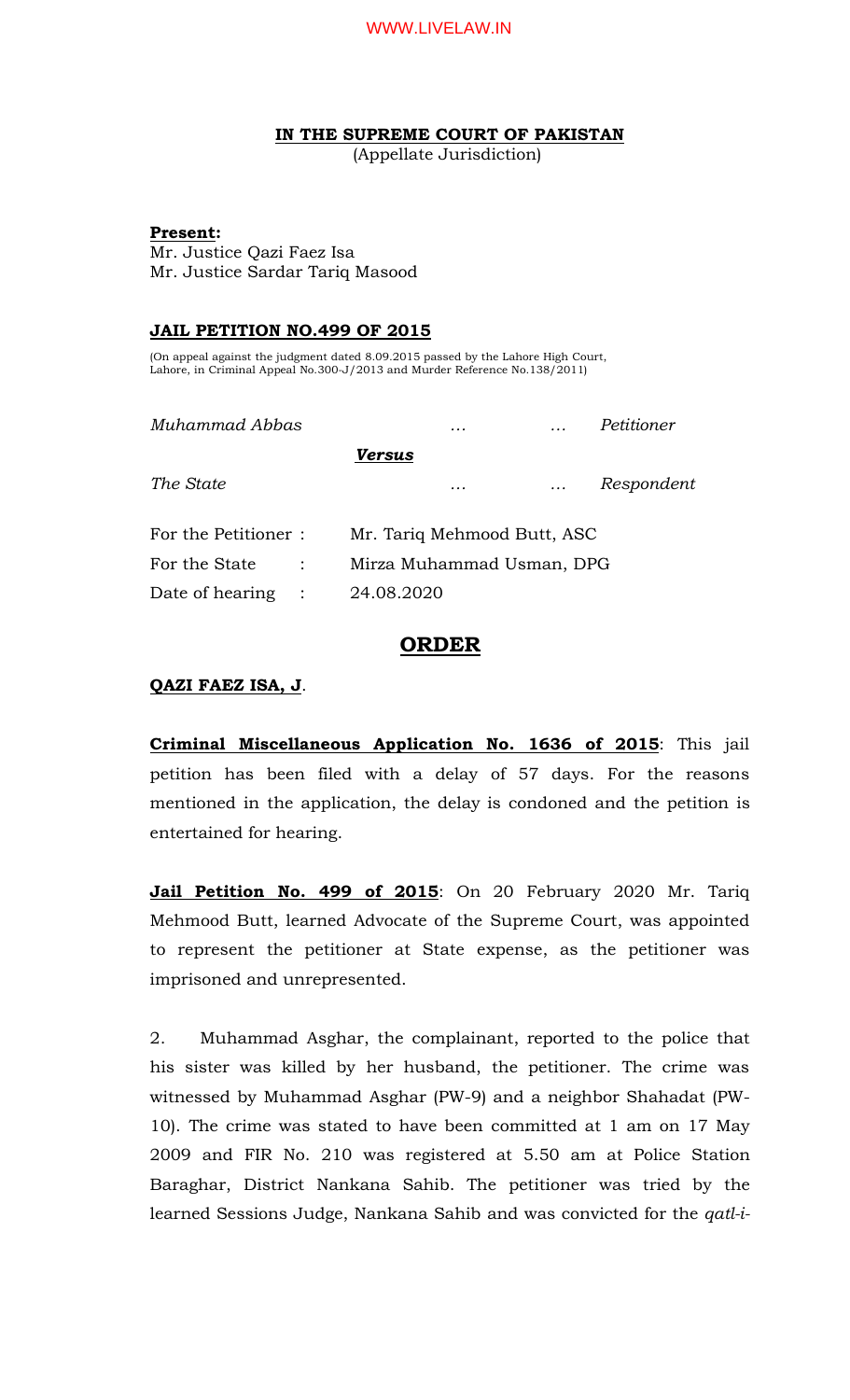*amd* (murder) of his wife Mst. Saima Bibi ('**the deceased**') under Section 302(b) of the Pakistan Penal Code ('**PPC**') and sentenced to death. He was also directed to pay compensation of fifty thousand rupees to the legal heirs of the deceased and in default of payment to undergo six months simple imprisonment. Murder Reference, to confirm the death sentence, was submitted to the Lahore High Court, Lahore and the petitioner appealed his conviction and sentence. The learned judges of the High Court upheld the conviction of the petitioner but reduced his sentence of death to one of imprisonment for life because the petitioner had fired only once upon the deceased.

3. The learned Mr. Butt states that there is a contradiction in the testimonies of the eyewitnesses, namely, Muhammad Asghar (PW-9) and Shahadat (PW-10) with regard to the time when the police had arrived at the crime scene. He further contends that the deceased was a woman of bad character and the petitioner having seen her in the company of a man, was provoked and under grave and sudden provocation, had shot her once. He submits that such circumstances bring the petitioner's case within the ambit of section 302(c) PPC and merits a lesser sentence. And, as the petitioner has remained imprisoned for eleven years and three months this period is sufficient punishment for the crime.

4. The learned Deputy Prosecutor General Punjab ('**DPG**') opposes the conversion of the conviction of the petitioner from section 302(b) to section 302(c) PPC. He refers to the petitioner's statement in Court under section 342 of the Code of Criminal Procedure ('**the Code**') wherein he had admitted, '*I myself produced weapon of offence before the police*' and that, '*I had killed deceased due to Ghairat*'. The learned DPG states that the petitioner did not produce any evidence with regard to his wife being '*a woman of bad character*' and also did not elect to testify on oath under section 340(2) of the Code. The learned DPG submits that the petitioner could not have been provoked by grave and sudden provocation since he had not seen or found his wife in a compromising position and three hours had elapsed since he had been seen in the company of the said man. Even if, for the sake of argument alone, it be accepted that the deceased was a woman of bad character it still did not entitle the petitioner to kill her as he could have divorced her, the learned DPG says concluding his submissions.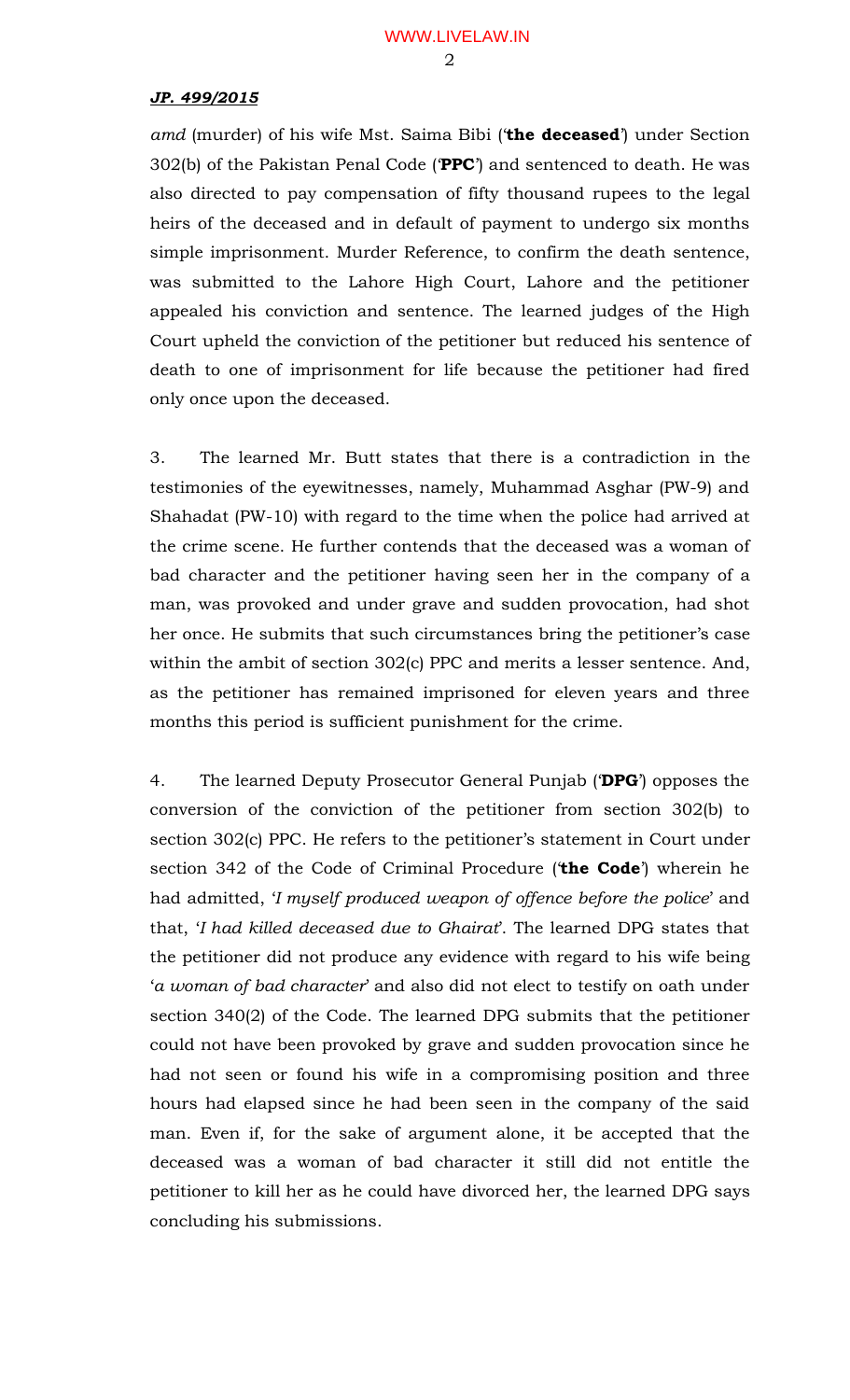5. We have heard the learned counsel and with their assistance examined the documents on record. The case against the petitioner was established by the testimony of two eyewitnesses, namely, Muhammad Asghar (PW-9) and Shahadat (PW-10). The contradiction mentioned by Mr. Butt, the learned counsel representing the petitioner, with regard to the time of the arrival of police is neither significant nor material. The crime took place in the dead of night and if there is a discrepancy as to the time when the police arrived, it is understandable as witnesses are not expected to keep an eye on the watch when faced with the shock of a killing they had witnessed. As regards the plea of the deceased allegedly being a woman of bad character there is nothing on record to suggest this. The petitioner also did not lead evidence to establish this nor repeated this allegation by opting to testify on oath under section 340(2) of the Code, undoubtedly, to avoid being cross-examined. Moreover, if the petitioner's statement under section 342 of the Code (which is not on oath and regarding which the petitioner cannot be cross-examined) is accepted in its entirety then too it does not make out a case of grave and sudden provocation, as demonstrated by the following extract therefrom:

'Q. Why this case and why the PWS deposed against you?

Ans. In fact Mst. Saima Bibi deceased was a woman of bad character. Prior to marriage with me, she was married with Shehzad cousin of complainant and said Shehzad divorced her due to her bad character. When Saima Bibi was married with me. She did not leave the said bad practice. I time and again made number of complaints to complainant and father of complainant about bad character of Saima Bibi deceased. Said Saima Bibi often left the house without my permission and did not return throughout the day. Complainant and father of complainant also attempted to reprimand Saima Bibi to leave the immoral life. On the day of occurrence at about 10.00 P.M I was coming back to my house on tractor and saw Saima Bibi deceased while going alongwith a stranger on the way. I brought back Saima deceased to my house, whereas said stranger fled away. I tried my level best and reprimanded Saima Bibi to leave immoral life, but she did not agree for the same. I could not control my patience and temperament and killed Saima Bibi my wife due to her bad character. I myself appeared before the police and told the whole story to the I.O. PWS were not present at the time of occurrence and deposed against me due to their close relationship with deceased.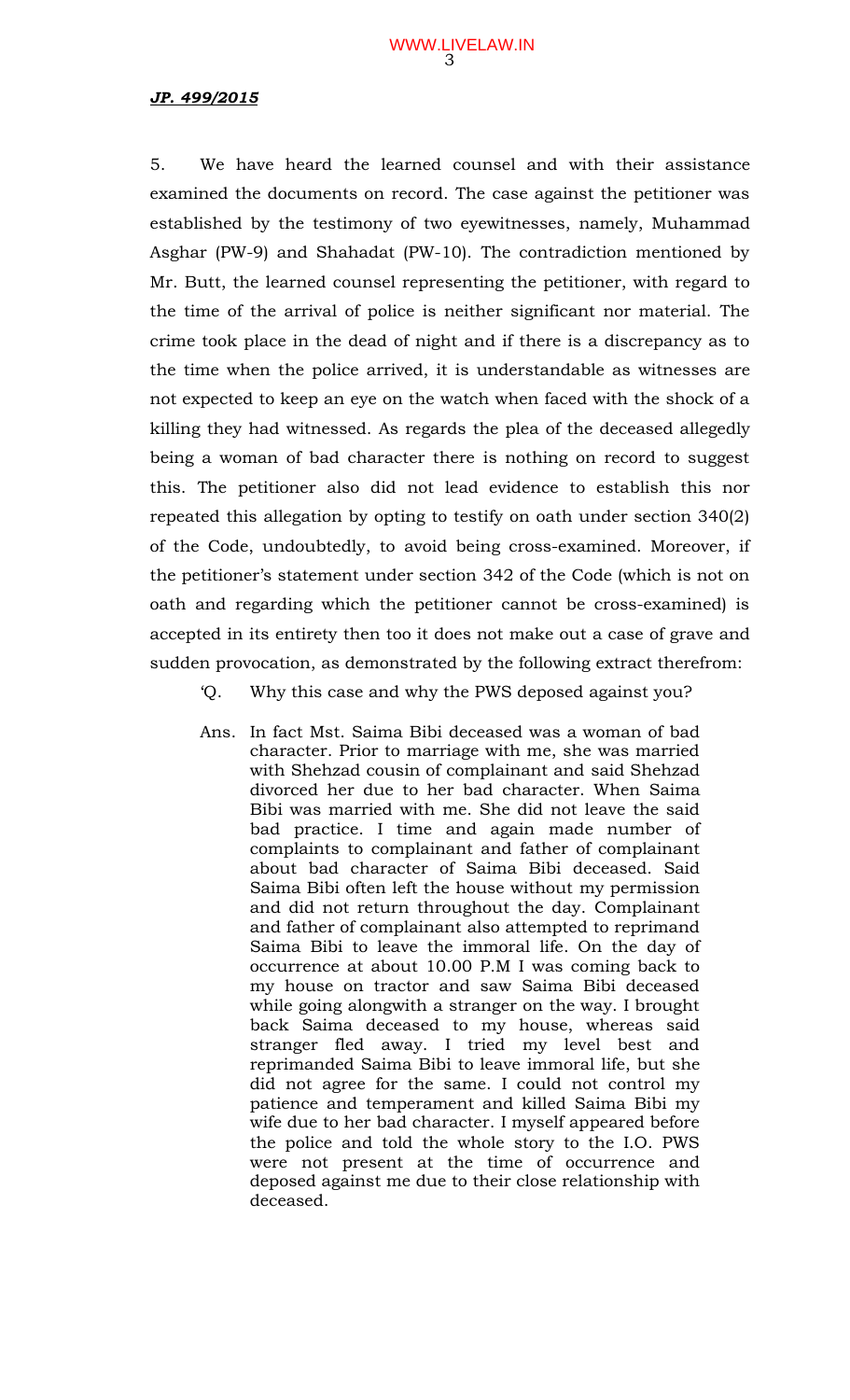- Q. Have you anything to say?
- Ans. I had killed deceased due to *Ghairat*.
- Q. Will you produce evidence in defence?
- Ans. No.
- Q. Will you appear on oath as required U/S 340(2) Cr.P.C.?

Ans. No.'

What the petitioner's section 342 statement discloses is that he was familiar with the deceased's character, yet he elected to marry her but realized that she had not reformed. The petitioner had seen his wife on the fateful day with a stranger but did not note any impropriety in her conduct or that of the man she was with. If what is alleged by the petitioner is accepted to be true then too it will not bring his case within the ambit of section 302(c) PPC before the proviso was added to it (discussed below).

6. In the case of *Ali Muhammad v The State*<sup>1</sup> ('**the** *Ali Muhammad* **case**') this Court had held that cases under section 302(c) PPC were those which were covered by the five listed *Exceptions* to the erstwhile section 300 PPC<sup>2</sup>. *Exception 1* to the erstwhile section 300 stipulated that, '*culpable homicide is not murder if the offender, whilst deprived of the power of self-control by grave and sudden provocation, causes the death of the person who gave the provocation*…'. However, *grave and sudden provocation* is not to be considered subjectively, that is by accepting what was the state of mind of the offender, which in the present case was a mere suspicion, but is a question of fact to be determined by objective criteria as the *Explanation* to *Exception 1*, stipulates: '*Whether the provocation was grave and sudden enough to prevent the offence from amounting to murder is a question of fact*' [emphasis added]. In this case the petitioner had merely seen his wife in the company of a man, without observing indecent or even improper behaviour on either of their parts, thus there was no *fact* to amount to *grave and sudden provocation*.

<sup>&</sup>lt;sup>1</sup> PLD 1996 Supreme Court 274.

 $2$  Ibid, pages 290-291.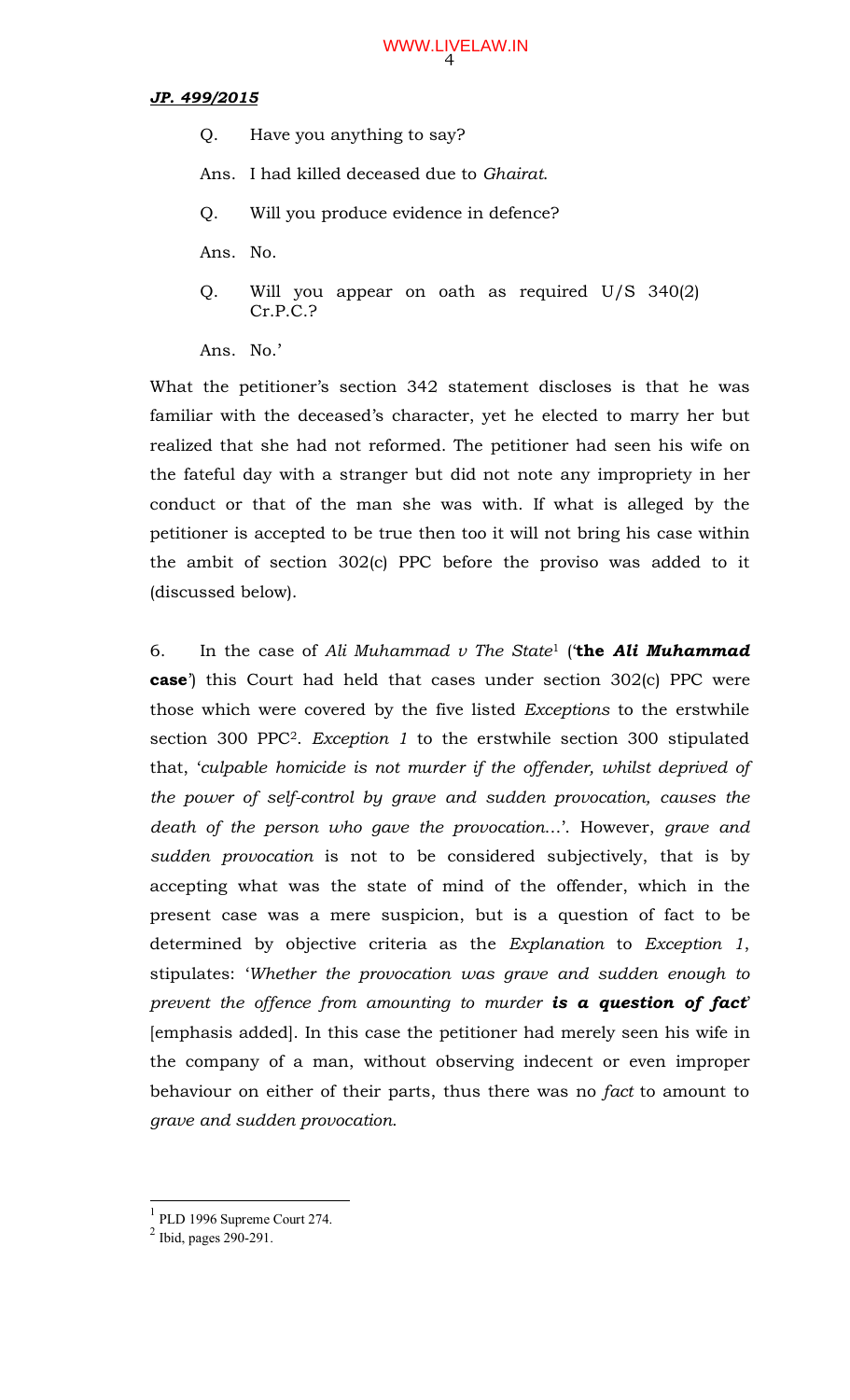7. In the case of *Faiz v State*<sup>3</sup> ('**the** *Faiz* **case**'), which was decided by five learned judges<sup>4</sup> of this Court, it was determined how to consider the accused's statement recorded under section 342 of the Code, a statement which is not on oath and on which the accused is not cross-examined. This Court considered all earlier decisions and held, that:

In *Balmakund<sup>5</sup>* case a reference to Full Bench of the High Court became necessary because the Judges hearing the case found the exculpatory part of the statement of the accused to be so unworthy of belief that no Court could act upon them. The Full Bench noted that during the last one hundred years the following two rules of criminal jurisdiction have been consistently observed without any attempt to engraft as exception:

- (a) where there is other evidence a portion of the confession may, in the light of that evidence, be rejected while acting upon the remainder with the other evidence.
- (b) where there is no other evidence, the Court cannot accept the inculpatory element and reject the exculpatory element as inherently incredible.

In the light of *Rahim Bux<sup>6</sup>* also it was held that where the conviction is based entirely on the statement of the accused then that statement should be taken into consideration in its entirety

9. The above view is based on sound reason. The accused is questioned only on matters found incriminating against him in the evidence. His reply or narration is not tested or completed either by cross-examining him or by putting him further questions.<sup>7</sup>

In the present case the conviction of the petitioner was not based on his statement alone. Two eyewitnesses had seen him commit the murder, both of whom were subjected to cross-examination but maintained what they had seen and remained consistent with one another (save the minor discrepancy noted, and addressed, above). The eyewitnesses' testimony that the petitioner had fired on the deceased with a pistol, was further supported by the postmortem report (exhibits PE and PE/1) which showed where the bullet had hit the body. Dr. Najma Perveen (PW-7) had performed the postmortem of the deceased and had testified that, '*Hole* 

<sup>&</sup>lt;sup>3</sup> 1983 SCMR 76.

<sup>4</sup> Judgment was authored by Shafi-ur-Rehamn, J.

 $<sup>5</sup>$  AIR 1931 Allahabad 1.</sup>

<sup>6</sup> PLD 1952 Federal Court 1.

<sup>7</sup> 1983 SCMR 76, 79-80.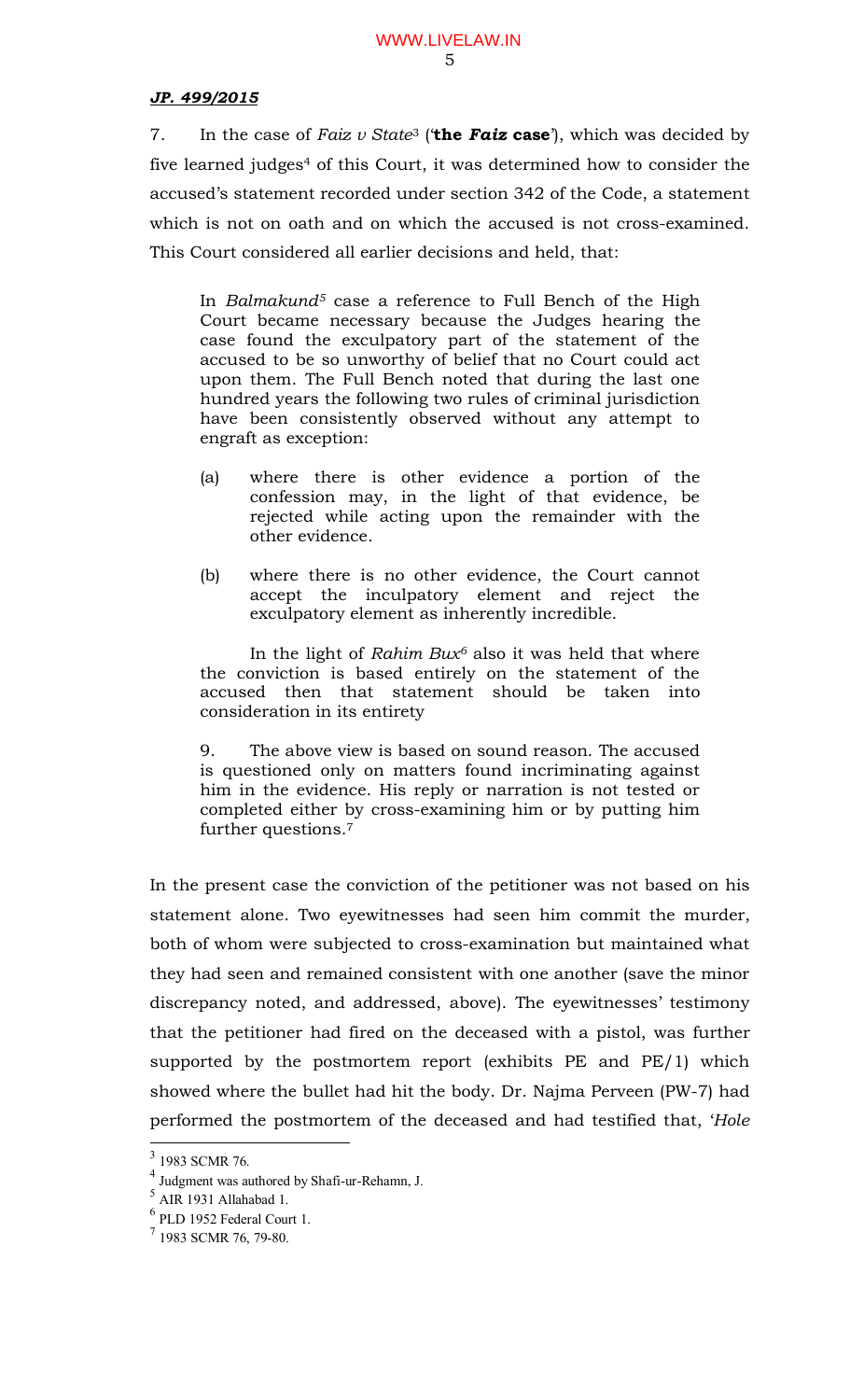*marks were available on the Kameez*' which corresponded with the entry and exit wounds and confirmed what the witnesses had stated. During the postmortem, '*A fetus about 12 to 14 weeks'* was also discovered by the doctor, who was not cross-examined by the petitioner and his counsel, despite having been provided an opportunity to do so. The petitioner had also not disowned the paternity of the fetus in his section 342 statement. Therefore, the present case came within category (a) of the *Faiz* case and as such the petitioner's attempt to provide a justification for the killing is inconsequential.

8. There is another aspect to this case. The law specifically states that under no circumstances can a killing *in the name or under the pretext of honour* be brought within the ambit of section 302(c) PPC. A proviso was added after clause (c) of section 302 in the year 2005<sup>8</sup> to this effect. This proviso was then replaced by another proviso in the year 2016<sup>9</sup> which when read with the definition of *fasad-fil-arz*<sup>10</sup> reiterated that killing *in the name or under the pretext of honour* cannot be brought within the ambit of section 302(c) PPC. Section 302 PPC, both the said provisos and the definition of *fasad-fil-arz* are reproduced hereunder:

- **302. Punishment of** *qatl-i-amd*.- Whoever, commits *qatl-i-amd* shall, subject to the provisions of this Chapter be-
- (a) punished with death as *qisas*;
- (b) punished with death or imprisonment for life as *ta'zir* having regard to the facts and circumstances of the case, if the proof in either of the forms specified in section 304 is not available; or
- (c) punished with imprisonment of either description for a term which may extend to twenty-five years, where according to the injunctions of Islam the punishment of *qisas* is not applicable.

### **Proviso added in the year 2005**:

 $\overline{a}$ 

Provided that nothing in this clause shall apply to the offence of *qatl-i-amd* if **committed in the name or on the pretext of honour** and the same shall fall within

 $8$  Section 3 of the Criminal Law (Amendment) Act, 2004 (Act No. I of 2005) published in the Gazette of Pakistan, Extraordinary, Part I, on 10 January 2005.<br><sup>9</sup> Section 2 of the Criminal Law (Amendmant) (Off

Section 3 of the Criminal Law (Amendment) (Offences in the Name or on pretext of Honour) Act, 2016 (Act No. XLIII of 2016) published in the Gazette of Pakistan, Extraordinary, Part I, on 21 October 2016.  $10$  Section 2 of the Criminal Law (Amendment) (Offences in the Name or on pretext of Honour) Act, 2016

<sup>(</sup>Act No. XLIII of 2016) published in the Gazette of Pakistan, Extraordinary, Part I, on 21 October 2016.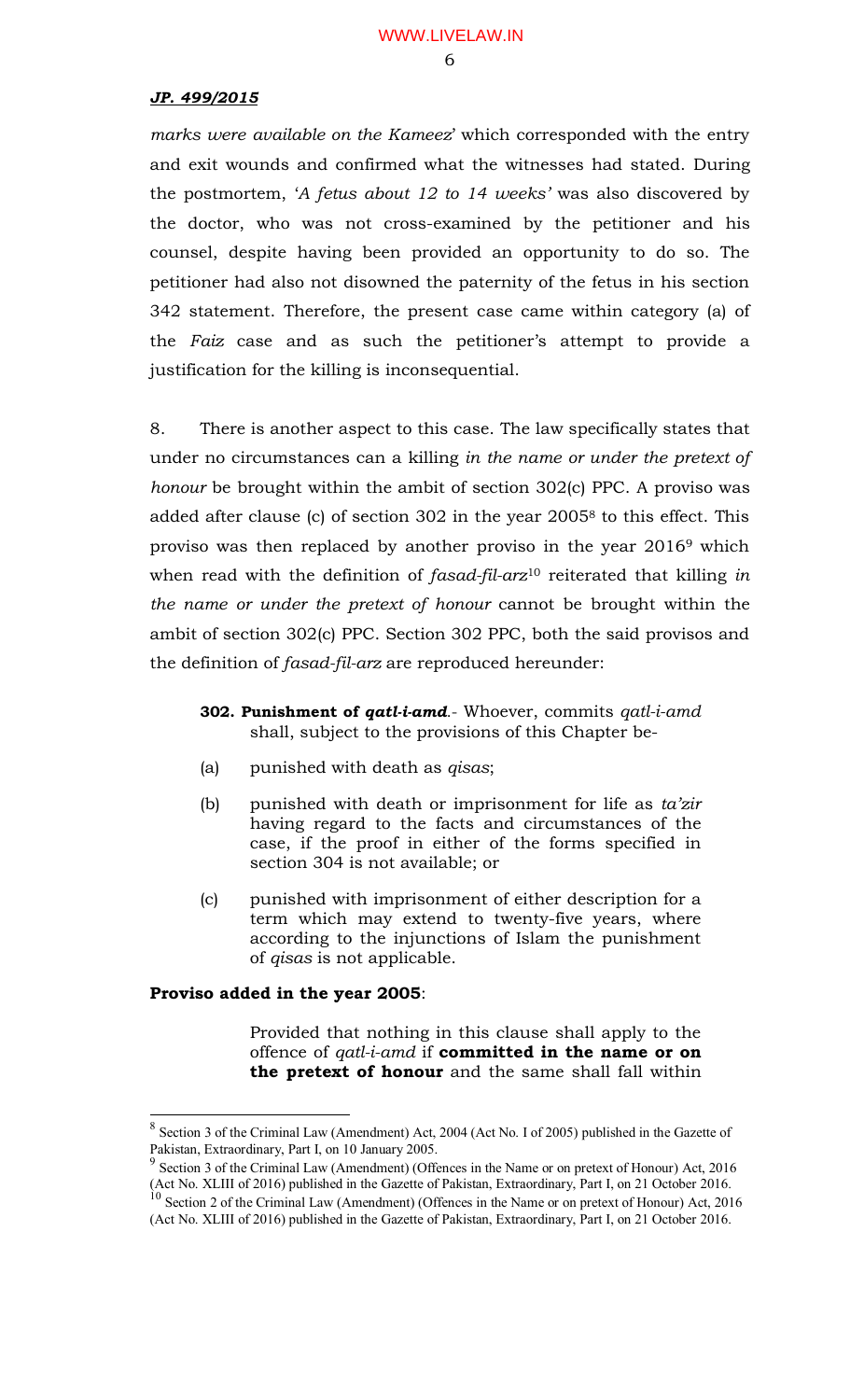the ambit of clause (a) or clause (b), as the case may be. [emphasis added]

### **The above proviso was substituted with the following proviso in the year 2016**:

Provided that nothing in clause (c) shall apply where the principle of *fasad-fil-arz* is attracted and in such cases only clause (a) or clause (b) shall apply.

The definition of *fasad-fil-arz* was also introduced in the year 2016 in section 299(ee) PPC, as under:

> (ee) **"***fasad-fil-arz***"** includes the past conduct of the offender or whether he has any previous conviction or the brutal or shocking manner in which the offence has been committed which is outrageous to the public conscience or if the offender is considered a potential danger to the community or if the offence has been **committed in the name or on the pretext of honour**. [emphasis added]

The aforesaid definition of *fasad-fil-arz* includes offences, '*committed in the name or on the pretext of honour*'. Therefore, while substituting the said proviso its effect was retained by the 2016 proviso. The crime in this case was committed in the year 2011, at a time when the proviso existed. Therefore, the murder committed by the petitioner, which he states he had committed in the name of honour (*ghairat*), cannot be brought within the ambit of section 302(c) PPC, even if any of the *Exceptions* to the erstwhile section 300 PPC were attracted.

9. We would be failing in our duty if we do not mention the case of *Muhammad Qasim v State*<sup>11</sup> ('**the** *Muhammad Qasim* **case**') wherein a three-member Bench of this Court decided an appeal in which the appellant had killed his sister-in-law and her alleged paramour. The Court observed that, '*the appellant had admitted killing both the deceased and had maintained that he had committed the said murders under the impulse of grave and sudden provocation and on account of 'Ghairat"*' (as stated by the appellant in his statement recorded under section 342 of the Code). The Court held, that <sup>12</sup>:

The learned Deputy Prosecutor-General, Punjab appearing for the State has, however, pointed out that in terms of the first proviso to section 302(c), P.P.C. the case in hand was a case of murders committed in the name or on the pretext of honour and, thus, it was to be treated as a case attracting

 $11$  PLD 2018 Supreme Court 840.

<sup>12</sup> Ibid, page 844 per Asif Khan Saeed Khosa, J.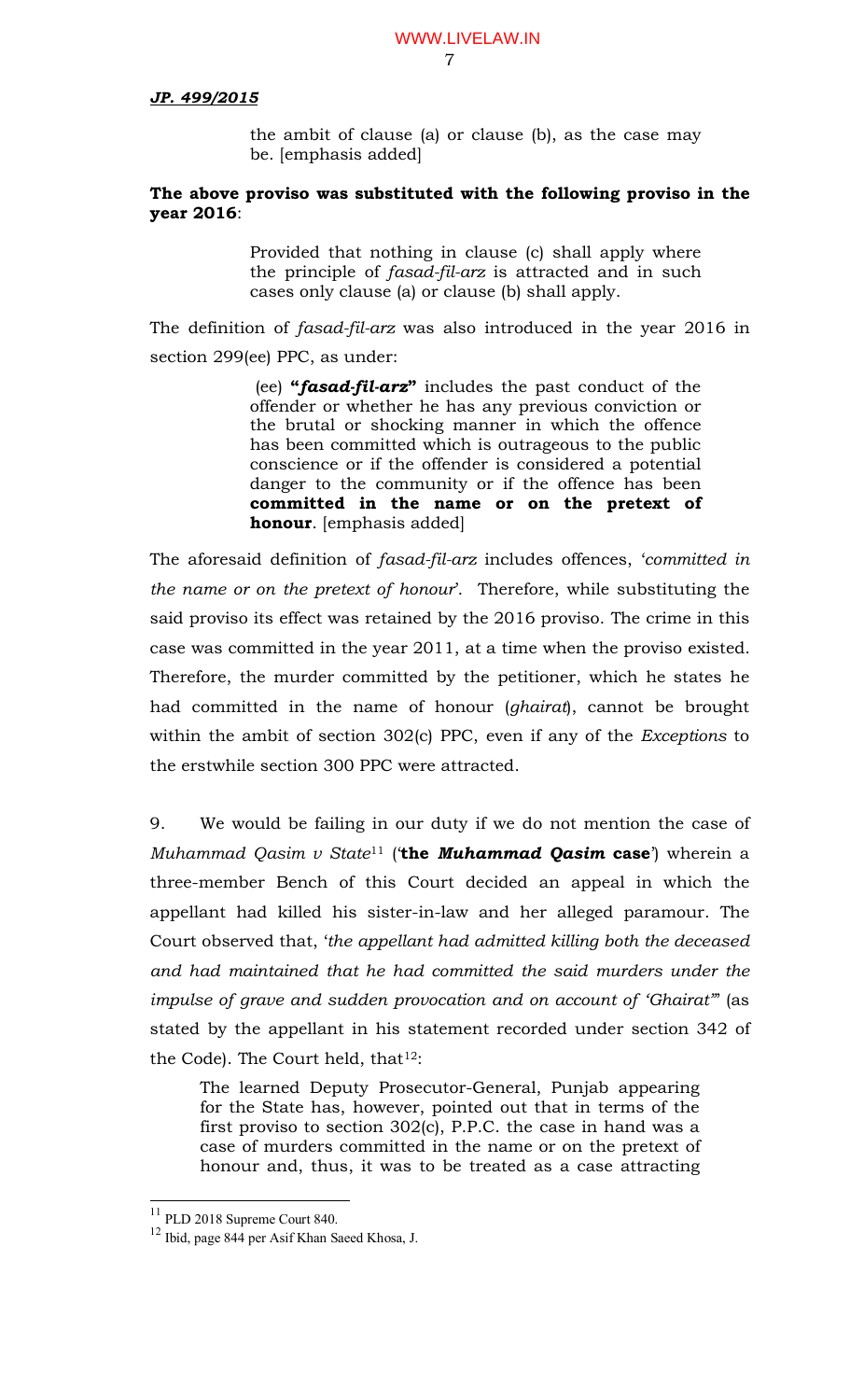the provisions of sections 302(a) or 302(b), P.P.C. and not those of section 302(c), P.P.C. We have attended to this aspect of the matter with care and have found that the words "in the name or on the pretext of honour" used in the first proviso to section 302(c), P.P.C. are not without any significance or meaning. The said words indicate that a murder committed "in the name or on the pretext of honour" has to be a calculated murder committed with premeditation in the background of honour whereas the words used in the context of grave and sudden provocation in Exception 1 to the erstwhile Section 300, P.P.C. were "deprived of the power of self-control". Such words used in Exception I to the erstwhile section 300, P.P.C. catered for a situation which was not premeditated and had developed suddenly leading to grave provocation depriving a person of the power of selfcontrol. Such different phraseology used by the legislature in these distinct provisions clearly indicates catering for different situations and, therefore, the words "in the name or on the pretext of honour" ought not to be mixed or confused with grave and sudden provocation leading to depriving of the power of self-control. This distinction between honour and grave and sudden provocation was clearly recognized by this Court in the case of *Muhammad Ameer v. The State* (PLD 2006 SC 283) and the same is manifestly attracted to the facts of the present case as well. It has already been found by us above that the case in hand was a case of grave and sudden provocation and honour only provided a backdrop to the same.

This judgment effectively created another exception to the erstwhile section 300 PPC, that is if an offender kills in the name or pretext of *honour* the crime comes within the ambit of section 302(c) PPC attracting a lesser punishment. The judgment says that this was done by following the *Muhammad Ameer v State*<sup>13</sup> ('**the** *Muhammad Ameer* **case**'). However, in the *Muhammad Ameer* case the conviction of the offender, who had killed in the name of *honour*, was upheld under section 302(b) PPC and the submission, '*that it was a case of lesser punishment under section 302(c), P.P.C.*' was rejected. In the *Muhammad Ameer* case the crime had also been committed before the insertion of the proviso; the proviso which specifically excluded murders committed in the name or on the pretext of *honour* to be treated as crimes under section 302(c) PPC.

10. The case of *Ali Ahmad v State*<sup>14</sup> (**'the** *Ali Ahmad* **case**') may also be mentioned because it was also a case of a killing on account of *honour*; the accused killed his sister and her paramour when he had found them

<sup>&</sup>lt;sup>13</sup> PLD 2006 Supreme Court 283.

<sup>&</sup>lt;sup>14</sup> PLD 2020 Supreme Court 201.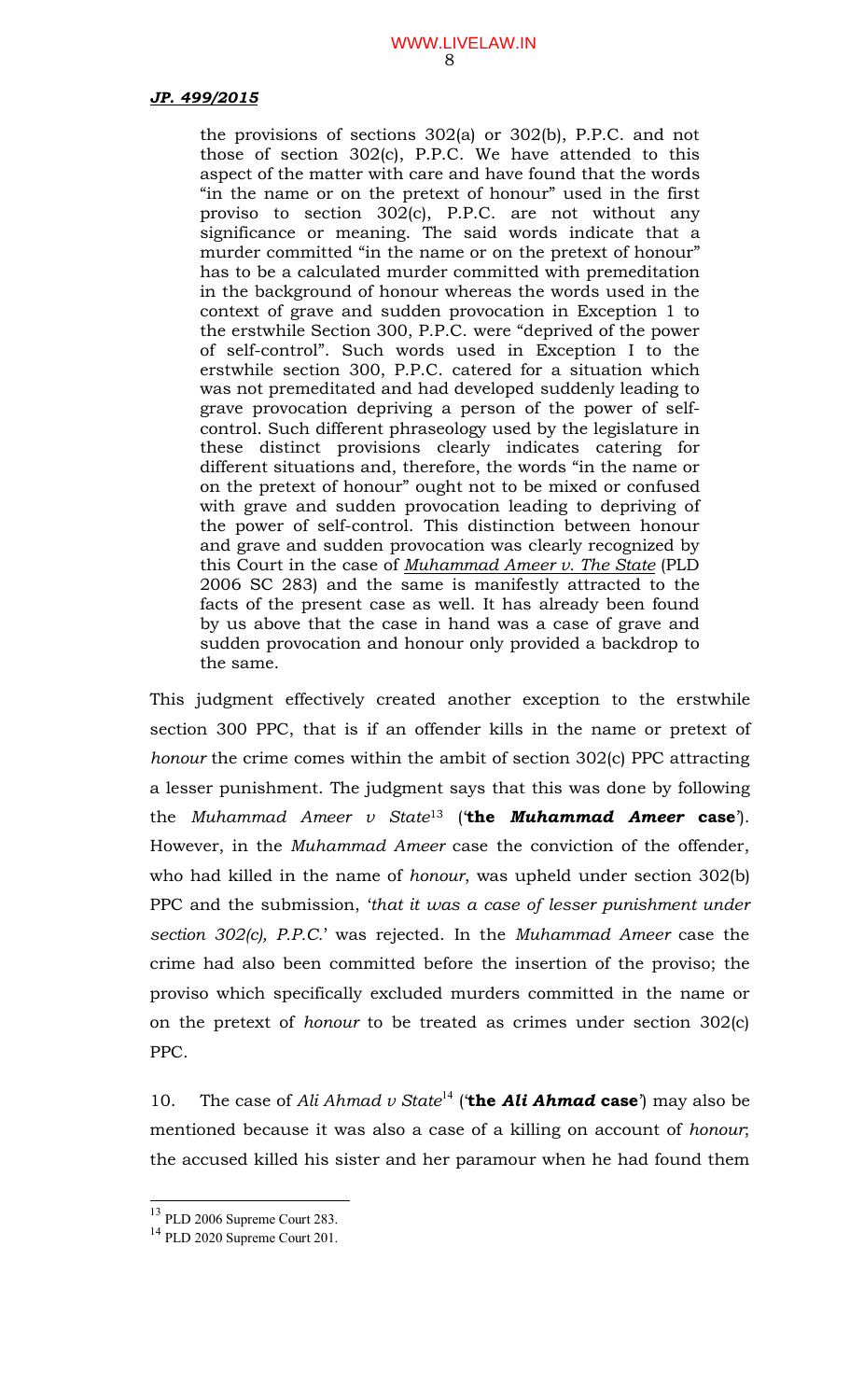in a compromising position. The Trial Court convicted the accused under section 302(c) PPC and sentenced him to ten years rigorous imprisonment. However, the High Court substituted his conviction and convicted him under section 302(b) PPC and increased his sentence to imprisonment for life. But, this Court accepted the appeal and restored the conviction under section 302(c) PPC, however, increased the ten years rigorous imprisonment imposed by the Trial Court to fifteen years rigorous imprisonment. In the *Ali Ahmad* case this Court found that, '*the prosecution has failed to prove the case against the appellant beyond reasonable doubt, on the basis of its evidence*' <sup>15</sup> and relied on the offender's own statement under section 342 of the Code to convict him. Therefore, the *Ali Ahmad* case came under category (b) mentioned in the *Faiz* case, that is, '*where there is no other evidence, the Court cannot accept the inculpatory element and reject the exculpatory element as inherently incredible'*. Therefore, this case is distinguishable.

11. In the *Muhammad Qasim* case the *Explanation* to *Exception 1* had also not been considered. The said *Explanation* provided, that, '*Whether the provocation was grave and sudden … is a question of fact*'. An accused simply asserting that he had been gravely and suddenly provoked would not suffice. The proviso to section 302(c) PPC had been inserted to attend to the menace of *honour* killings. The 'Statement of Objects and Reasons<sup>16</sup> introducing the Bill noted and was concerned with the large number of *honour* killings in Pakistan and the need to address, '*the loopholes and lacunae in the existing laws is essential in order to prevent these crimes from being repeatedly committed. The Bill is designed to achieve the said objective*' which concerns were not considered in the *Muhammad Qasim* case.

12. Another provision which escaped the attention of the learned Judges in the *Muhammad Qasim* case was section 338-F of the PPC, which is reproduced hereunder:

In the interpretation and application of the provisions of this Chapter, and in respect of matters ancillary or akin thereto,

 $\overline{\phantom{a}}$ 

<sup>&</sup>lt;sup>15</sup> Ibid, page 219X per Mansoor Ali Shah, J.

<sup>16</sup> *Statement of Objects and Reasons*, by Senator Farhatullah Babar, Member-in-Charge, introducing the Bill to enact the law 'called the Criminal Law (Amendment) (Offences in the name or pretext of Honour) Act, 2016'.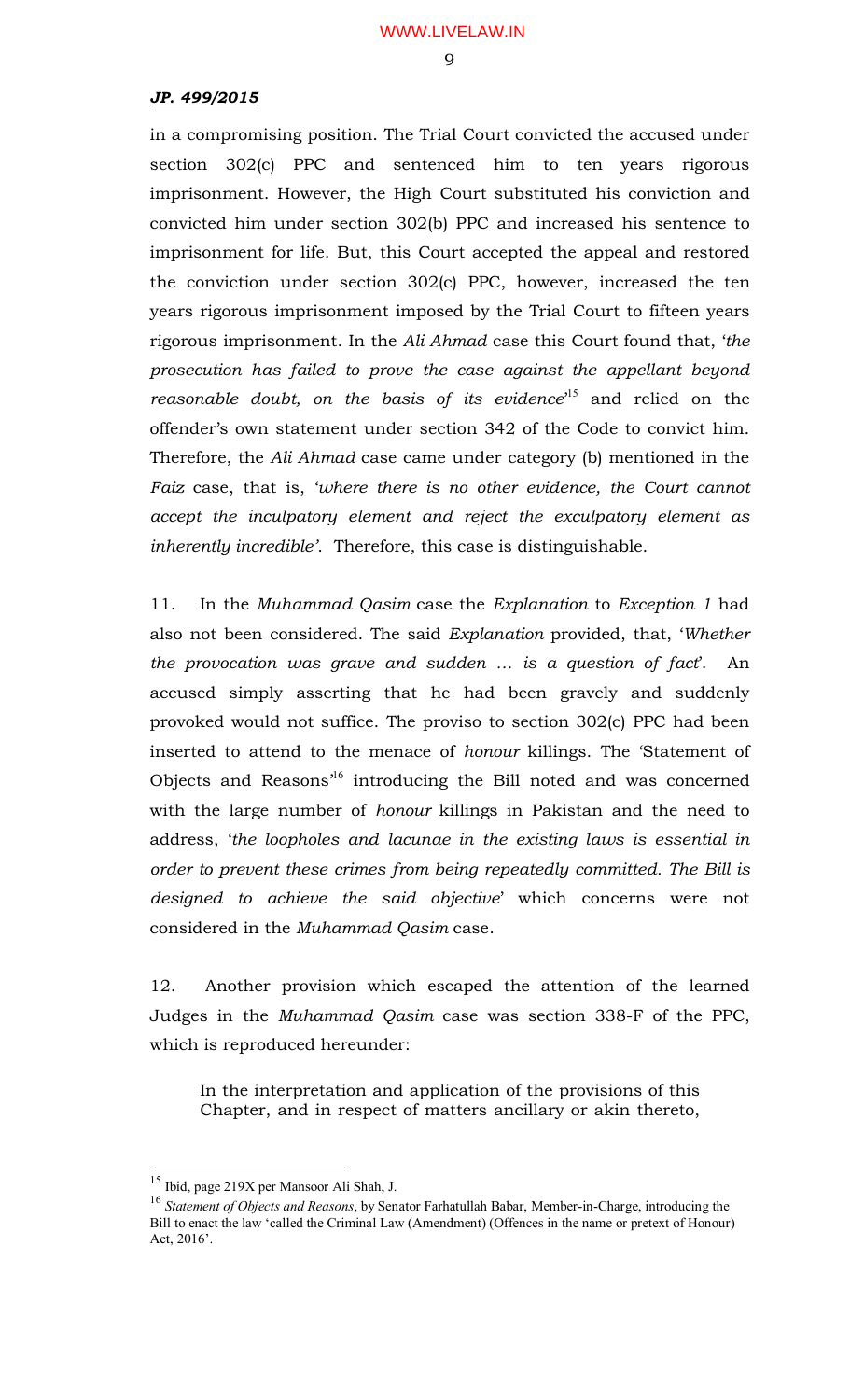the Court shall be guided by the Injunctions of Islam as laid down in the Holy Qur'an and Sunnah.

The referred to 'Chapter' is Chapter XVI of the PPC which is titled 'Of Offences Affecting the Human Body' and includes section 302 PPC.

13. For Muslims the Holy Qur'an is the word of God. Killing a person is abhorrent and a grave  $\sin^{17}$ . The Holy Qur'an also does not mandate the punishment of death for the offence of adultery<sup>18</sup>. If the petitioner suspected his wife of infidelity he should have followed the path prescribed by the Holy Qur'an and the law of Pakistan to resolve the matter. As mandated by Almighty Allah the petitioner should have sworn an oath four times that he speaks the truth and on the fifth invoke the curse of Almighty Allah on himself and his wife too should have sworn an oath four times and on the fifth invoke Almighty Allah's wrath upon herself, and if she did so the matter would have stood resolved. The translation of the said verses is reproduced<sup>19</sup>:

And for those who launch a charge against their spouses, and have (in support) no evidence but their own, their solitary evidence (can be received) if they bear witness four times (with an oath) by Allah that they are solemnly telling the truth;

And the fifth (oath) (should be) that they solemnly invoke the curse of Allah on themselves if they tell a lie.

But it would avert the punishment from the wife, if she bears witness four times (with an oath) By Allah, that (her husband) is telling a lie;

And the fifth (oath) should be that she solemnly invokes the wrath of Allah on herself if (her accuser) is telling the truth.

If it were not for Allah's grace and mercy on you, and that Allah is Oft-Returning, full of Wisdom - (you would be ruined indeed).

The aforesaid Qura'nic methodology is referred to as *li'an* and is also contained in section 14 of the Offence of *Qazf* (Enforcement of *Hadd*) Ordinance, 1979<sup>20</sup>. However, by appointing himself as the adjudicator the petitioner took his wife's life, life which is sacred<sup>21</sup>. In doing so the

<sup>17</sup> Holy Qur'an, *surah An-Nisa* (4) verse 93 and *surah Al-Maidah* (5) verse 32.

<sup>18</sup> Holy Qur'an, *surah An-Nisa* (4) verse 15 and *surah An-Nur* (24) verse 2.

<sup>19</sup> Holy Qur'an, *surah An-Nur* (24) verses 6 to 10.

<sup>20</sup> Published in the Gazette of Pakistan, Extraordinary, Part I, on 9 February 1979.

<sup>21</sup> Holy Qur'an, *surah Al-An'am* (6) verse 151.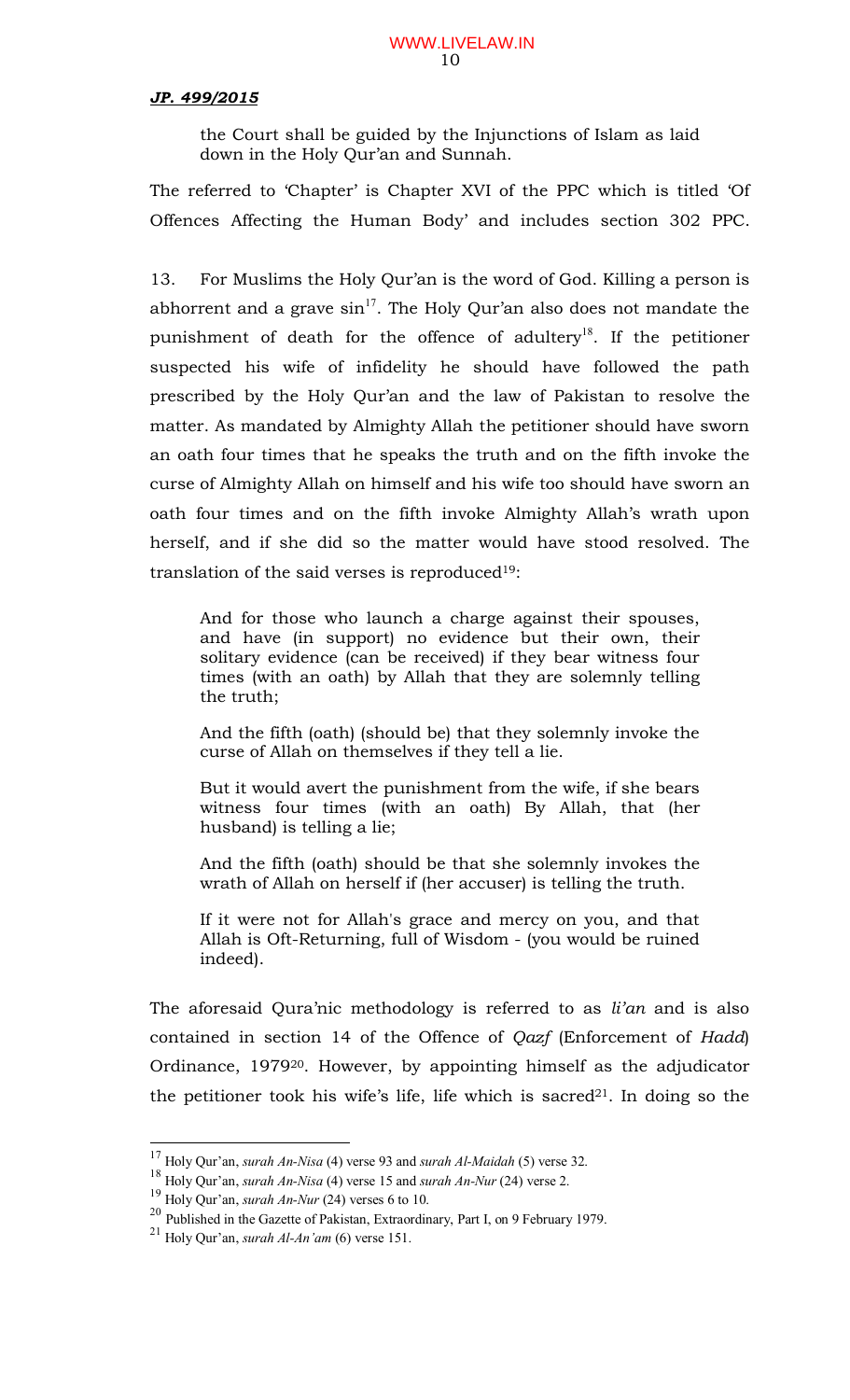petitioner arrogantly denied Almighty Allah's commandment and the law. Almighty's wrath is upon '… *those who reject Our verses and treat them*  with arrogance, they are companions of the Fire, to dwell therein forever<sup>22</sup>.

14. With regard to an allegation made by a husband against his wife the aforesaid methodology (*li'an*) is prescribed, however, in all other cases Almighty Allah stipulates a very high standard of proof to sustain a charge of adultery which is by producing four witnesses, failing which he is to be flogged; '*And those who accuse* "*muh'sanati*" (*married or honourable women*) *and produce not four witnesses flog them*' <sup>23</sup>. It is thus clear that such allegations must not be made lightly and on the basis of mere suspicion. '*Woe to every scandalmonger and slanderer*' <sup>24</sup>. Making a false allegation of adultery is an offence under section 496C PPC and also constitutes an offence of *qazf* under the Offence of *Qazf* (Enforcement of *Hadd*) Ordinance, 1979<sup>25</sup>. The offence of murder and the offences of false allegation of adultery are separate and distinct offences. The woman or the girl who is killed in the name or pretext of honour has no chance to redeem her honour. She is deprived of both her life and reputation.

15. The petitioner who professes to be a Muslim did not follow the methodology commanded by Almighty Allah and the law of Pakistan to resolve his suspicions about his wife. The petitioner then couched his criminal and un-Islamic conduct by stating he became enraged to see his wife in the company of a man and on account of his *ghairat* he killed her. Almighty Allah loves those who amongst others restrain their anger<sup>26</sup>. To become enraged is not an admirable trait nor is *ghairat*. The word *ghairat* nor the Arabic *ghairatun* is used in the Holy Qur'an. The Holy Qur'an also does not permit killing on the ground of adultery, let alone on the ground of *ghairat* (*ghairatun* in Arabic), nor prescribes a lesser punishment for such killings. The law of Pakistan also does not permit this. It is inappropriate to interpret Chapter XVI of the PPC, which includes section 302 PPC, by disregarding the requirements of Section 338-F PPC, which necessitates seeking guidance from the Holy Qur'an and Sunnah. Reference may also be made to Article 227 of the

<sup>22</sup> Holy Qur'an, *surah Al-A'raf* (7) verse 36.

<sup>23</sup> Holy Qur'an, *surah An-Nur* (24) verse 4.

<sup>24</sup> Holy Qur'an, *surah Al-Humazah* (104) verse 1.

<sup>25</sup> Published in the Gazette of Pakistan, Extraordinary, Part I, on 9 February 1979.

<sup>26</sup> Holy Qur'an, *surah Al-Imran* (3) verse 134.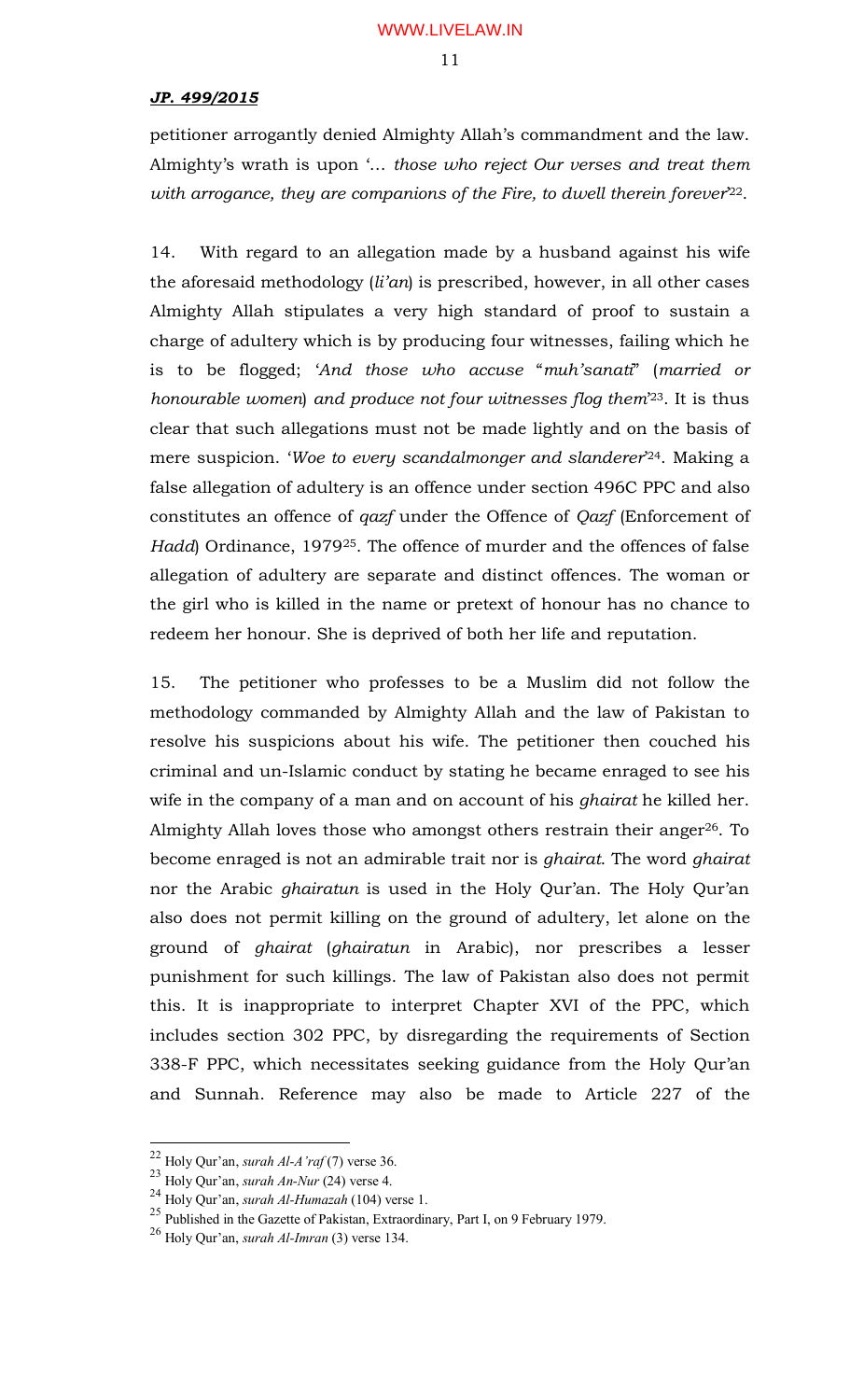#### 12

#### *JP. 499/2015*

Constitution of the Islamic Republic of Pakistan ('**the Constitution**') which mandates that, '*All existing laws shall be brought in conformity with the Injunctions of Islam as laid down in the Holy Qur'an and Sunnah*'.

16. Pakistan has one of the highest, if not the highest per capita *honour* killings in the world and predominantly the victims are women. By stating that murder was committed on the pretext of *ghairat* (*honour*) the murderer hopes to provide some justification for the crime. It may also elevate the murderer's social status with those not familiar with what Almighty Allah Commands in the Holy Qur'an. This is unfortunate, more so because there is no *honour* in such killings. Parliament was rightly concerned with the prevalence of such killings and enacted legislation to dissuade, if not stop such crimes. It did so by ensuring that offenders do not avail of the benefit of section 302(c) PPC, for which the maximum punishment is twenty-five years imprisonment but which does not prescribe a minimum punishment. Parliament specifically stipulated that such crimes attract clause (a) or clause (b) of section 302 PPC, for which the punishment is either death or imprisonment for life. However, the *Muhammad Qasim* case relied on certain obiter observations in the *Muhammad Ameer* case and after creating another exception to the erstwhile section 300 PPC this exception was applied to bring the offender's case within the ambit of section 302(c) PPC, even though the *Muhammad Ameer* case had held that an *honour* crime did not come within the ambit of section 302(c) PPC. The language of the proviso read with the definition of *fasad-fil-arz* is clear. If for the sake of argument it is assumed that there was some ambiguity in the proviso, the *statement and objectives* introducing it had it removed. The provisos (the one inserted in the year 2005 or the one in year 2016) did not intend to nor created another exception for one who kills *in the name or pretext of honour* in the erstwhile section 300 PPC, nor did it state that such crimes came within the ambit of section 302(c) PPC; on the contrary it said the opposite.

17. It may be clarified that we have relied on the law with regard to statement of the accused recorded under section 342 as expounded by this Court in the *Faiz* case, which was a judgment by a five-member Bench, and not on the *Muhammad Qasim* case, a judgment which was by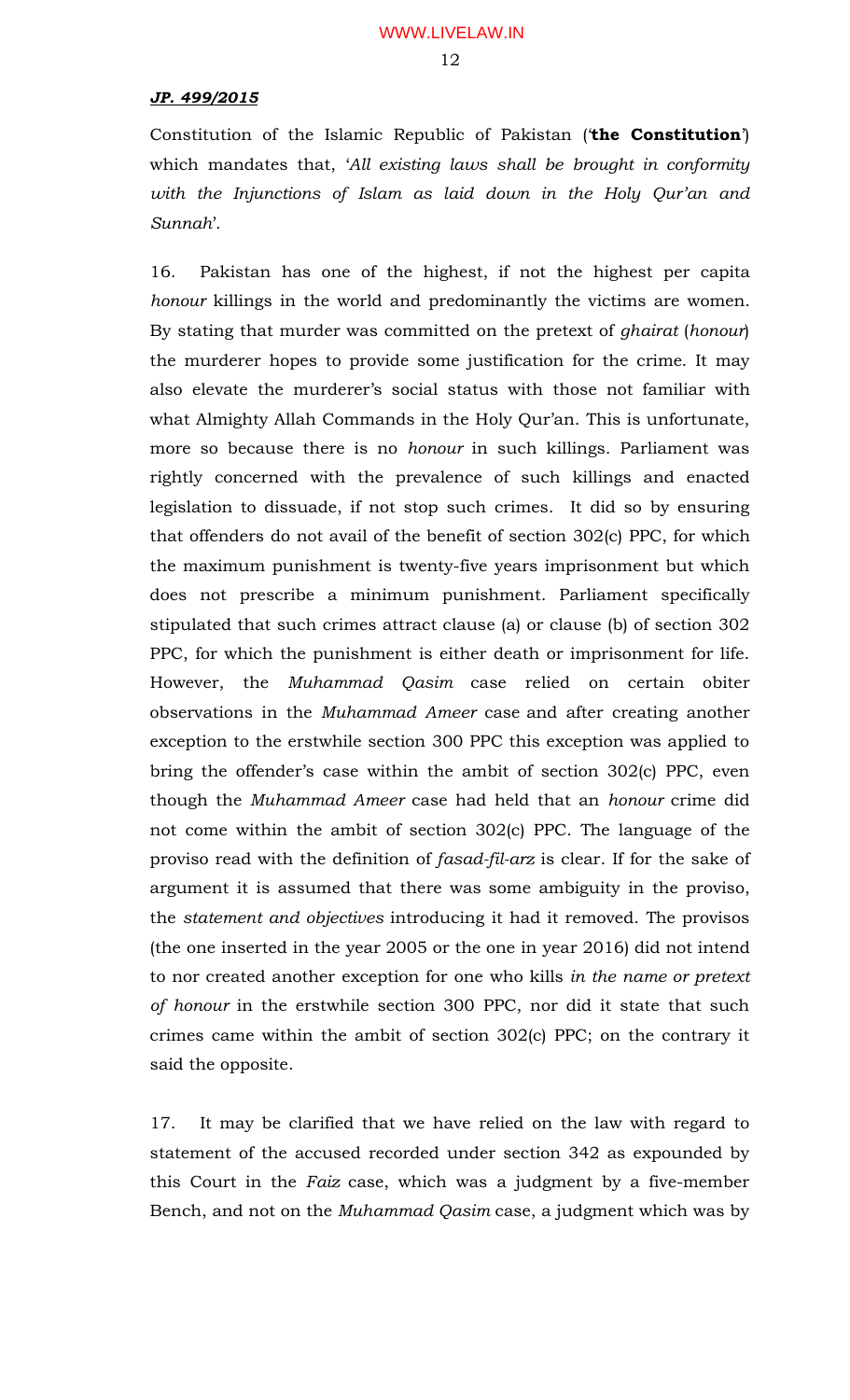a three-member Bench. We have also not relied on the obiter observations of another three-member Bench in *Muhammad Ameer* case. In the *Muhammad Qasim* case the mandatory requirement to seek guidance from the Holy Qur'an and Sunnah, stipulated in 338-F PPC, was not done, therefore, *Muhammad Qasim* can not be categorized as having decided *a question of law or is based upon or enunciates a principle of law*<sup>27</sup>.

18. It needs restating that killing is never honourable. And, a murder should not be categorized as such. It will help deter such killings if the term *ghairat* is not used to describe them. It is also inaccurate to translate *ghairat* into English as *honour.* The word *ghairat* does not have an exact English equivalent. A more accurate translation of the trait of *ghairat* would be 'arrogance' and the one with such trait is an 'arrogant' person. Almighty Allah tells us that Hell is the abode of the arrogant (*mutakabirina*) <sup>28</sup>. '*Those who disdained to worship Him* (Allah) *and were proud* (*takbaru*) *He* (Allah) *will punish them with a painful torment'*<sup>29</sup>. And, '*those who reject Our verses and treat them with arrogance, they are companions of the Fire, to dwell therein forever*' <sup>30</sup>.

19. Extremism and violence has permeated through Pakistani society and it has been brutalized. Not enough is done to ensure that crimes against women do not take place. Respect and language play an important role to bring about a positive change in society and using terminology such as *ghairat* or *honour* is not helpful. The Constitution mandates, that '*tolerance and social justice, as enunciated by Islam, shall be fully observed*' <sup>31</sup>. Almighty Allah commends humility<sup>32</sup>, loves kindness<sup>33</sup> and calls upon his slaves to overlook human faults and cultivate gracious forgiveness<sup>34</sup>. One of the Principles of Policy set out in the Constitution requires that, '*Steps shall be taken to ensure full participation of women in all spheres of national life*' <sup>35</sup>. Therefore, adverse

 $27$  Article 189 of the Constitution of the Islamic Republic of Pakistan.

<sup>28</sup> Holy Qur'an, *surah An-Nahl* (16) verse 29 and *surah Az-Zumar* (39) verse 72.

<sup>29</sup> Al Qur'an, *surah An-Nisa* (4) verse 173.

<sup>30</sup> Al Qur'an, *surah Al-A'raf* (7) verse 36.

<sup>&</sup>lt;sup>31</sup> Preamble and Objectives Resolution of the Constitution of the Islamic Republic of Pakistan which is required to be given '*effect*' to (per Article 2A).

<sup>32</sup> Holy Qur'an, *surah Al-A'raf* (7) verse 94.

<sup>33</sup> Holy Qur'an, *surah Al-Ma'idah* (5) verse 13.

<sup>34</sup> Holy Qur'an, *surah Al-Hijr* (15) verse 85.

<sup>&</sup>lt;sup>35</sup> Article 34 of the Constitution of the Islamic Republic of Pakistan.